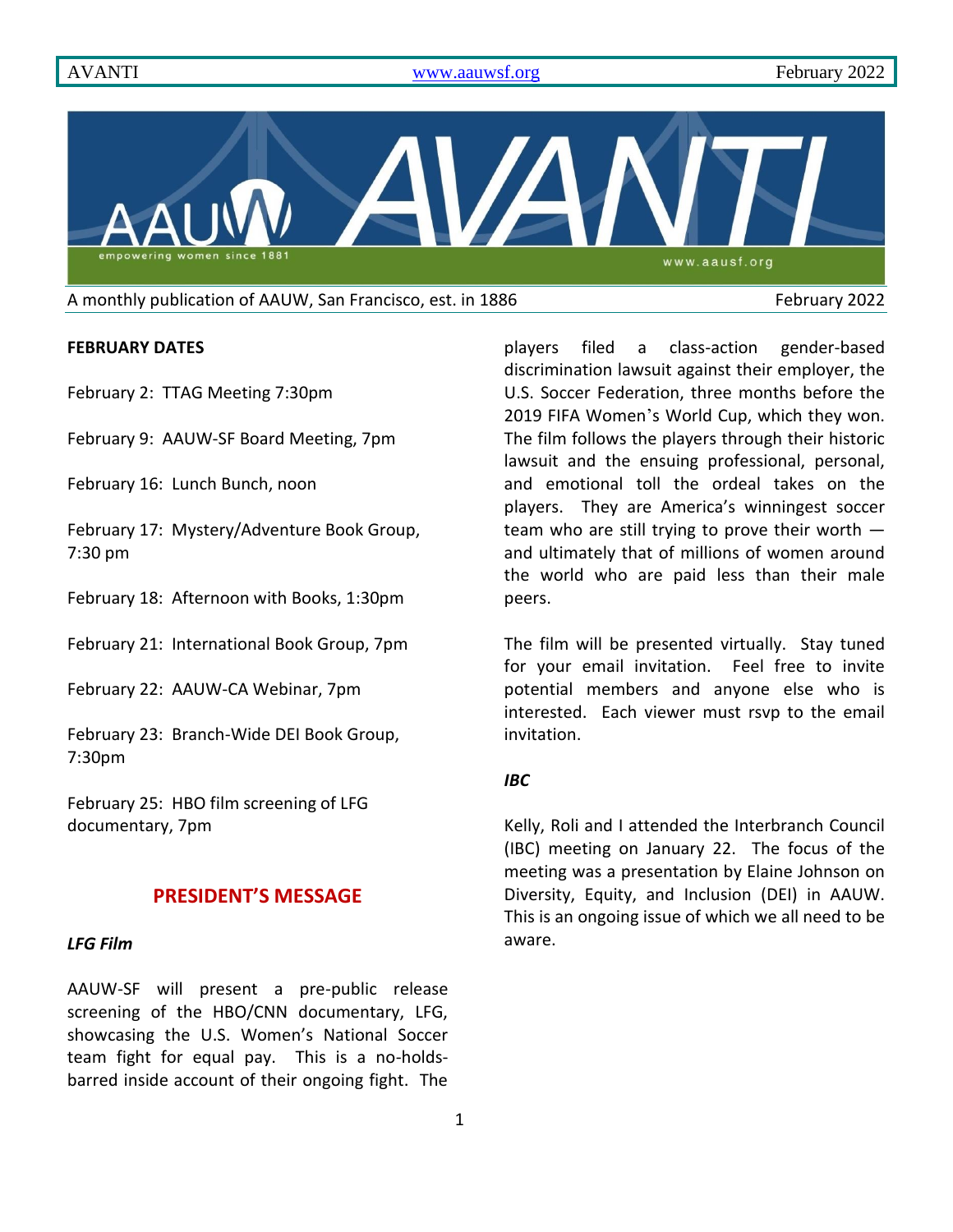## AVANTI [www.aauwsf.org](http://www.aauwsf.org/) February 2022

#### *Member News*



Andrea Laudate has entered these photos in the national AAUW Art Contest. Voting will be open from February 2 to February 16. Please remember to vote and support Andrea. She was a contest winner last year and has quite an eye.

On a personal note, I'm about to embark on a road trip with my sister to deliver a car to my son in Mississippi. We will take Route 66 part of the way and then diverge from it to New Orleans and Mississippi. "Get Your Kicks on Route 66." The song keeps plying in my head. I'm excited to see some different sights, but it is always wonderful to return home to beautiful San Francisco.

Stay well, **Barbara Spencer, Co-President**



Welcome to Black History Month where we celebrate the contributions and achievements of African-Americans!

As your Diversity Equity and Inclusion Coordinator, I am sharing several online events and resources during February. I am a founding member of the Smithsonian National Museum of African American History & Culture and am sharing some of their interesting online events.

#### **February 7 and 14, 10 a.m. PST**

**History Alive! Coming Home: African [Americans](https://nmaahc.si.edu/events/history-alive-coming-home-african-americans-returning-world-war-ii) [Returning](https://nmaahc.si.edu/events/history-alive-coming-home-african-americans-returning-world-war-ii) from World War II**

[https://nmaahc.si.edu/events/history-alive](https://nmaahc.si.edu/events/history-alive-coming-home-african-americans-returning-world-war-ii)[coming-home-african-americans-returning-world](https://nmaahc.si.edu/events/history-alive-coming-home-african-americans-returning-world-war-ii)[war-ii](https://nmaahc.si.edu/events/history-alive-coming-home-african-americans-returning-world-war-ii)

#### **February 9, 4 p.m. PST**

**Make Good the [Promises](https://nmaahc.si.edu/events/make-good-promises-busboys-and-poets-conversation-featuring-kinshasha-holman-conwill-and) at Busboys and Poets – [Conversation](https://nmaahc.si.edu/events/make-good-promises-busboys-and-poets-conversation-featuring-kinshasha-holman-conwill-and) Featuring Kinshasha Holman Conwill and Paul [Gardullo](https://nmaahc.si.edu/events/make-good-promises-busboys-and-poets-conversation-featuring-kinshasha-holman-conwill-and)**

[https://nmaahc.si.edu/events/make-good](https://nmaahc.si.edu/events/make-good-promises-busboys-and-poets-conversation-featuring-kinshasha-holman-conwill-and)[promises-busboys-and-poets-conversation](https://nmaahc.si.edu/events/make-good-promises-busboys-and-poets-conversation-featuring-kinshasha-holman-conwill-and)[featuring-kinshasha-holman-conwill-and](https://nmaahc.si.edu/events/make-good-promises-busboys-and-poets-conversation-featuring-kinshasha-holman-conwill-and)

#### **February 22, 4 p.m. PST**

**[Historically](https://nmaahc.si.edu/events/historically-speaking-great-moral-and-social-force-conversation-timothy-todd) Speaking: A Great Moral and Social Force—[Conversation](https://nmaahc.si.edu/events/historically-speaking-great-moral-and-social-force-conversation-timothy-todd) with Timothy Todd**

[https://nmaahc.si.edu/events/historically](https://nmaahc.si.edu/events/historically-speaking-great-moral-and-social-force-conversation-timothy-todd)[speaking-great-moral-and-social-force](https://nmaahc.si.edu/events/historically-speaking-great-moral-and-social-force-conversation-timothy-todd)[conversation-timothy-todd](https://nmaahc.si.edu/events/historically-speaking-great-moral-and-social-force-conversation-timothy-todd)

## **February 26, 4 p.m. PST**

**[Taking](https://nmaahc.si.edu/events/taking-stage-death-and-kings-horseman-play-reading) the Stage: Death and the King's [Horseman](https://nmaahc.si.edu/events/taking-stage-death-and-kings-horseman-play-reading) – A Play Reading**

[https://nmaahc.si.edu/events/taking-stage](https://nmaahc.si.edu/events/taking-stage-death-and-kings-horseman-play-reading)[death-and-kings-horseman-play-reading](https://nmaahc.si.edu/events/taking-stage-death-and-kings-horseman-play-reading)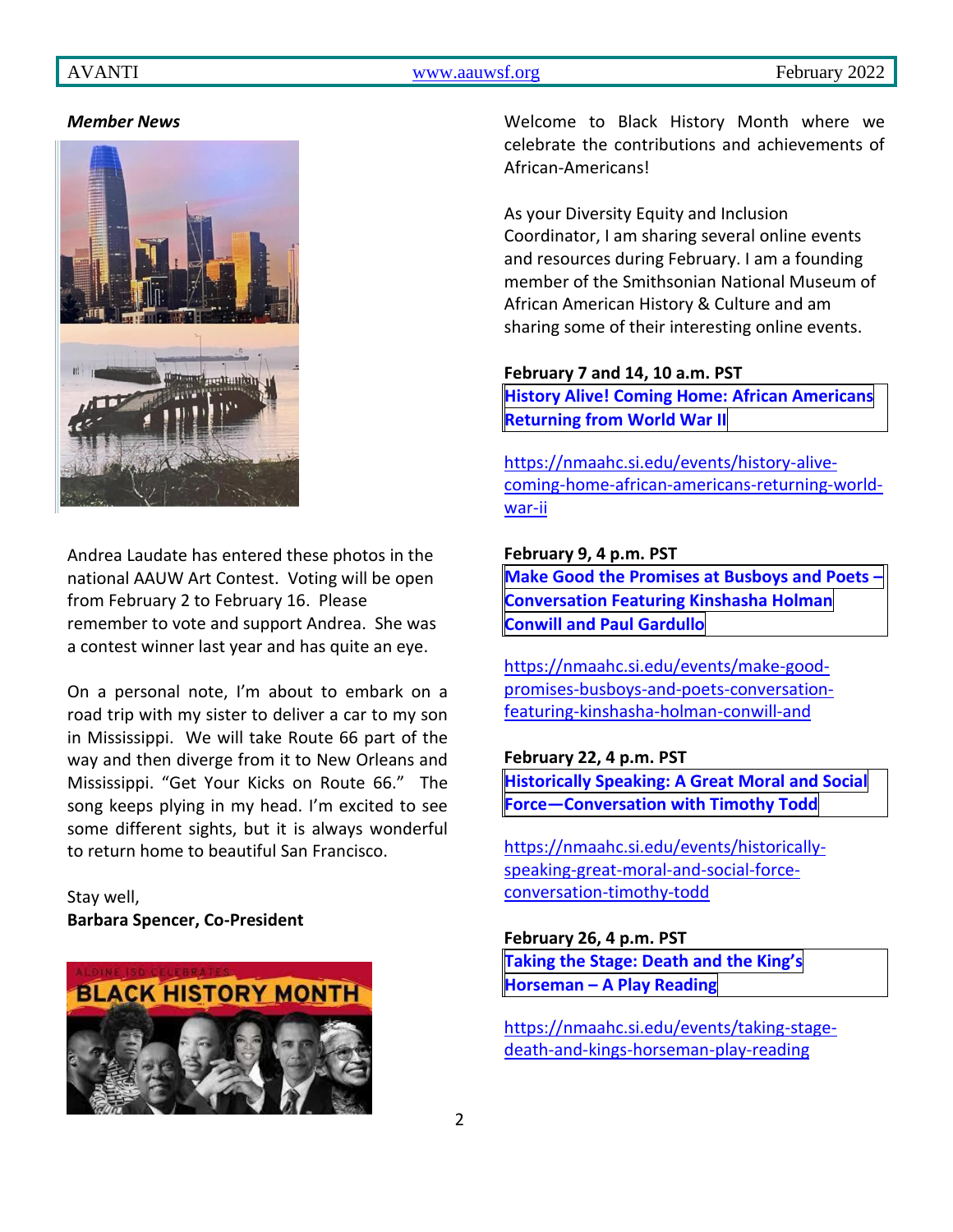# AVANTI [www.aauwsf.org](http://www.aauwsf.org/) February 2022

The San Francisco Public Library has events and books of interest, which we may entertain for next our DEI Book Club conversation. [https://sfpl.org/events/special-programs/more](https://sfpl.org/events/special-programs/more-month-2021)[month-2021](https://sfpl.org/events/special-programs/more-month-2021)



I wish you a safe and Happy Chinese New Year!

## **Kelly Joseph, Co-President**

# **Board Meeting**

The next board meet in will be on January 12, at 7:00 pm. We will be meeting on Zoom. All members are welcome. Contact Barbara at

# **Afternoons With Books**

**When: Friday, January 21, at 1:30 pm Where:** Zoom **What: Never Let Me Go,** by Kazuo Ishiguro Moderator: **Paula Campbell** Zoom coordinator: **Michelle Mammini**

# **International Book Group**

**When: Monday February 21, at 7:00 pm Where: Zoom Book/Author: Circe**, by Madeline Miller **Zoom Coordinator: Barbara**

Please

# **Mystery/Adventure**

**We are making some changes to our schedule. Date: February 17,** at**7:30 PM. Location:** Zoom **Book & Author: The President's Daughter,** by Bill Clinton and James Patterson **Reviewer:** Sandra Peliks to get the Zoom link.

# **Chapter-wide DEI Book Group Diversity, Equity and Inclusion**

**Date: Wednesday, February 23, at 7:30 PM. Location: Zoom Book: The Color of Law.** We will be discussing Chapters 11 to epilogue Contact Kelly for Zoom link.

# **Lunch Bunch**

**There will be no Lunch Bunch in January.**

# **Movie Night**



**Friday, February 25, 2022 7:00 PM PST**

Virtual Event hosted by AAUW San Francisco **Branch** 

For your free ticket [CLICK HERE](https://www.eventbrite.com/e/film-screening-lfg-equal-play-equal-pay-tickets-258344504367) to register

LFG is a no-holds-barred, inside account of the U.S. Women's National Soccer Team's ongoing fight for equal pay as told by Megan Rapinoe and her team mates. The documentary grants viewers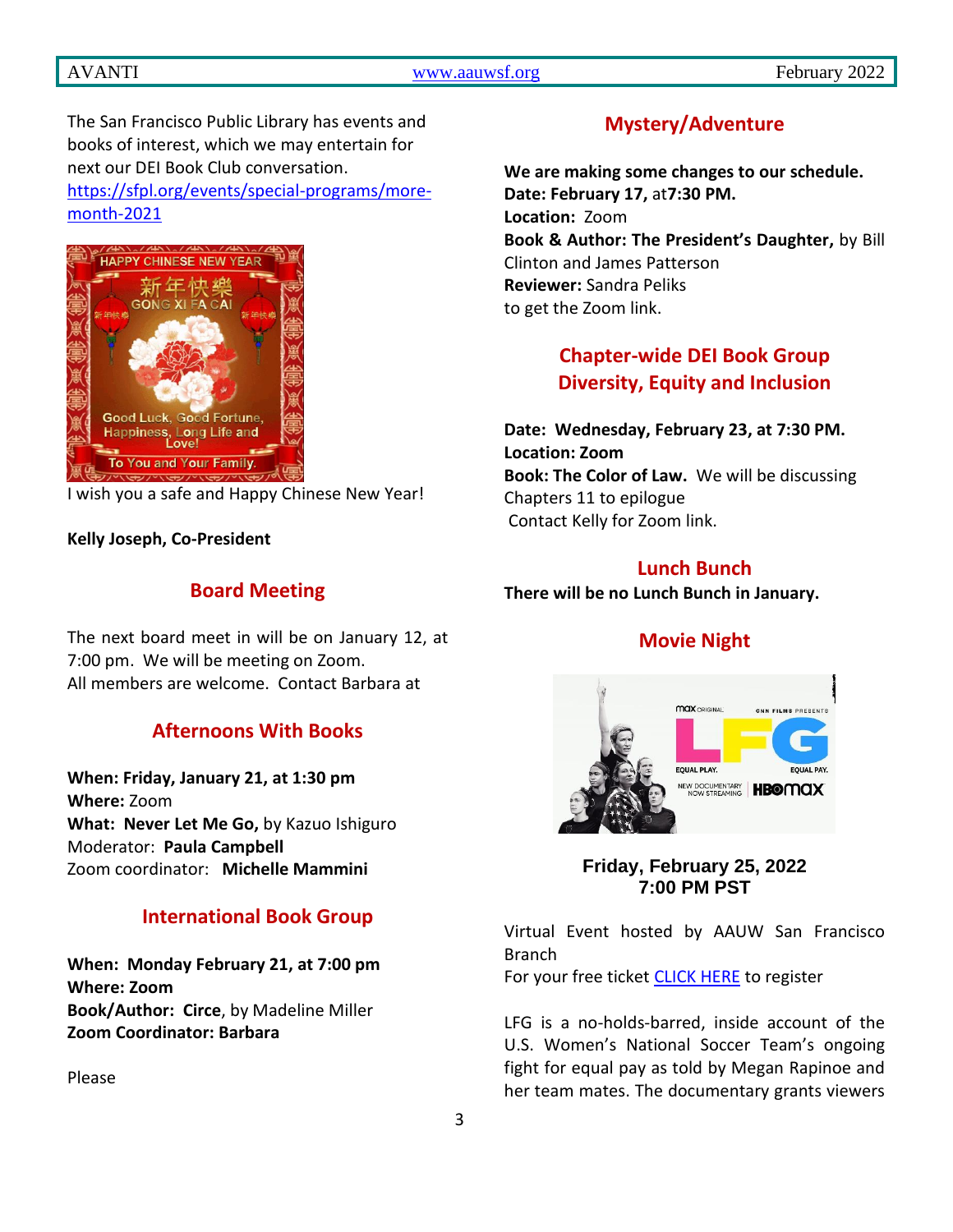unprecedented access to these game-changers as they meet the physical demands and pressures of being some of the world's top athletes, while showcasing their courage, unflinching spirit and resiliency in an effort to create long-lasting social change.

As strong advocates of equal pay, this film is right up our alley. Do join us!

*Roli Wendorf*

# **Tech Trek**

We know branches are eager to begin planning another great Tech Trek program. Because the AAUW California state board only recently made the final decision to have a virtual camp option beginning in 2022, we must carefully review all our documents to make sure the language reflects the virtual camp option and clarifies instructions for opting for residential vs virtual. It is anticipated that the Communications Creative Services team will finish their review so that the packet can be released late next week. You'll be happy to know that the packet has been slimmed down with more paperless procedures as a part of this overhaul. Rather than having a lot of attachments, you will receive a series of emails with the forms embed. Some reference documents such as the national policies and procedures remain on the AAUW California website.

The best news is that we now have heard from all the colleges/universities except Stanford -- CSU-Fresno, Sonoma State, UC-Davis, UC-Santa Barbara and Whittier College have all responded YES, we want you on campus in summer 2022!. UC-San Diego camp staff has made the decision not to have an in-person camp in 2022.

The annual Tech Trek Memorandum of Understanding (MOU) is about to be released to branches. As last year, the MOU will be in electronic form.

The MOU again asks branches to indicate how many campers they expect to sponsor for the 2022 camps – both residential and virtual options. Yes, this means some "guesstimates" by the branches for the number of reservations for both types of camps. You will need to base your decision on your budget available (the camp treasurer for the camp you usually send campers to can tell you the total of funds carried forward from 2020 still in your branch account) and your best guess as to the option your student population is more likely to select. With the prepaid camp fees from 2020 and camp reserves, we think we can keep the sponsorship fees at 2019 levels: \$900 for Fresno and Davis; \$950 for Whittier and \$1,000 for Sonoma, UC-Santa Barbara and Stanford (if they invite us on campus). The virtual camp will be \$500 as it is anticipated that core class offerings will be expanded to include more than just the Qualcomm Thinkabit <sup>tm</sup> curriculum.

Even though the campuses are willing to host us at this time, the final decision on whether to provide the residential camps this summer will be based on the state of the pandemic later this spring. We know that the residential experience is our preferred method of delivering the Tech Trek program – it's what we've been doing for the last 23 years. If the camp you normally send students cannot be held for any reason, any residential reservations can be transferred to a virtual reservation. Maximum capacity for the virtual camp is anticipated to be 1,000 campers, so should any/all residential camps be canceled, all selected campers can go to the virtual camp if they so choose.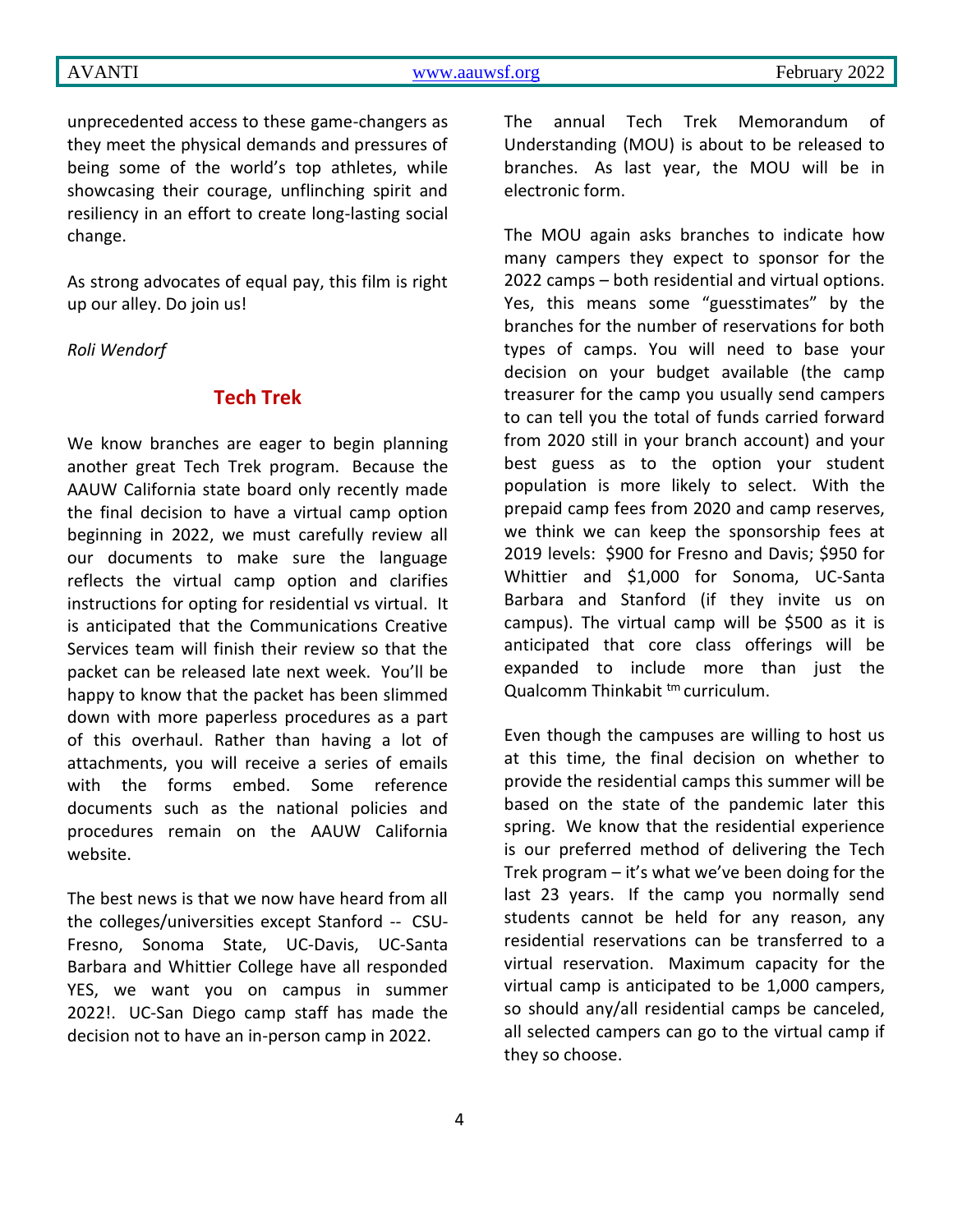AVANTI [www.aauwsf.org](http://www.aauwsf.org/) February 2022

We will be using the same paperless online process for the application and selection process that was developed for the virtual camp last year. Once campers are selected, the camp directors will switch over to a new software program that is being implemented in a few weeks.. We will send more details when we get closer to that stage.

## **Elaine Butler, Tech Trek Coordinator**

# **TTAG Event An Exploratorium Experience** by **Rosaura Valle**



Group Picture on the Exploratorium terrace, Bay Bridge in



Emily Gepilano experimenting in the Bubbles section



"Rolling through the Bay": Scott Weaver's 100,000 toothpick giant sculpture of San Francisco

## **Pat Camarena**

# **THE POWER OF THE PEN**



Tucked away in London's Westminster Abbey is an area called the Poet's Corner. Traditionally, this well visited area has been set aside to remember poets, playwrights, and authors.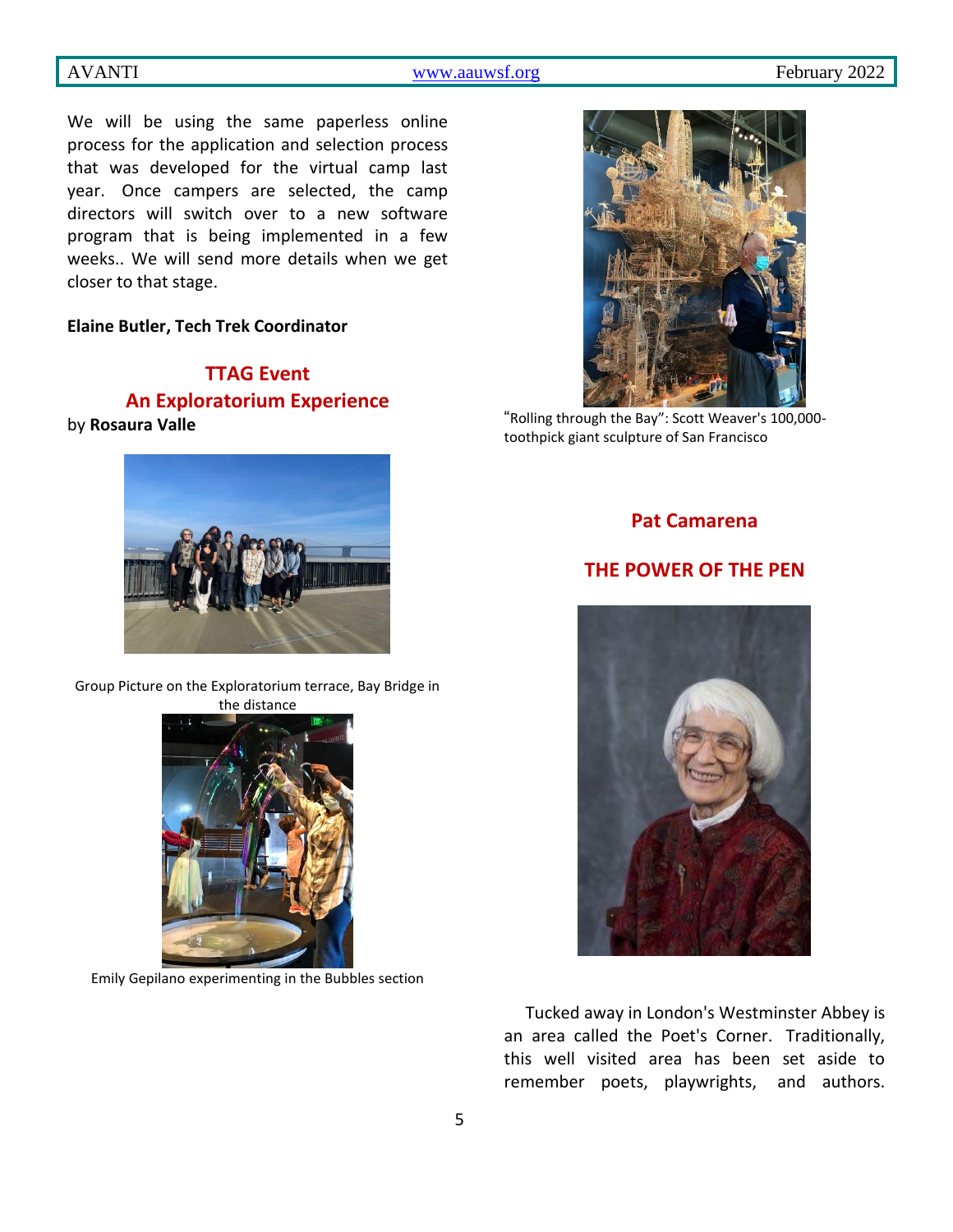Chaucer was the first writer to be so honored here in 1400. Over the years a few noted women had made their way in after their deaths. Elizabeth Gaskell, a noted woman writer of the early 19th century is celebrated with a dedication of a panel in a memorial window. The Bronte sisters have memorial tablets as does Elizabeth Barrett Browning. However, there is another much earlier and lesser known playwright, poet, and author from two centuries earlier to whom all the later women I mentioned owe a great debt. It is possible that on several occasions, she was recruited as a spy on behalf of royal wannabes. This woman was Aphra Behn. the first woman who wrote for a living under her own name and was paid. Never hiding the fact that she was a woman, she made a point of it. She paved the way for the successes of later women writers. Aphra's gravestone lies, not in Poet's Corner but in the East Cloister near the steps of the church. Aggressively direct, she challenged the male writers of her time. She is considered a key author in the rise of the novel. She was also a translator of science and French romances. However, some of the fiction attributed to her, she herself never admitted to penning nor took much remuneration. Since she was supporting herself, she had to write what would sell but still pay attention to the conventions of the Restoration era in which she lived. Her poetry was both lyrical and erotic. She used one of her plays to comment on the harmful effects of arranged marriages. She tackled some offended male critics by arguing that potential women playwrights had been held back by their unjust exclusion from educational opportunities, not their lack of ability. By hard work, Aphra earned the right for women writers who followed in her footsteps to be free to speak their minds. However, it would be several centuries for full recognition of the power of their voices.

Though living in the Restoration period of the 1600s, outspoken Aphra had much to say about love, money, and pleasure among other subjects.

"One hour of right-down love is worth an age of dully living on."

"Love ceases to be a pleasure when it ceases to be a secret."

"Money speaks sense in the language all nations understand."

"Variety is the soul of pleasure.'"

The novelist Virginia Wolf wrote of Aphra Behn: "All women together ought to let flowers fall fall on the tomb of Aphra Behn ...For she it was that earned them the right to speak their minds."

[www.britanica.com](http://www.britanica.com/) [www.lithub.com](http://www.lithub.com/) [www.writerisinspire.org](http://www.writerisinspire.org/)

### **February Birthdays**

Corrine Sacks February 25

# **Birthday Not Announced?**

If your birthday is not here and you'd like to have it included (or corrected), contact the Membership VP.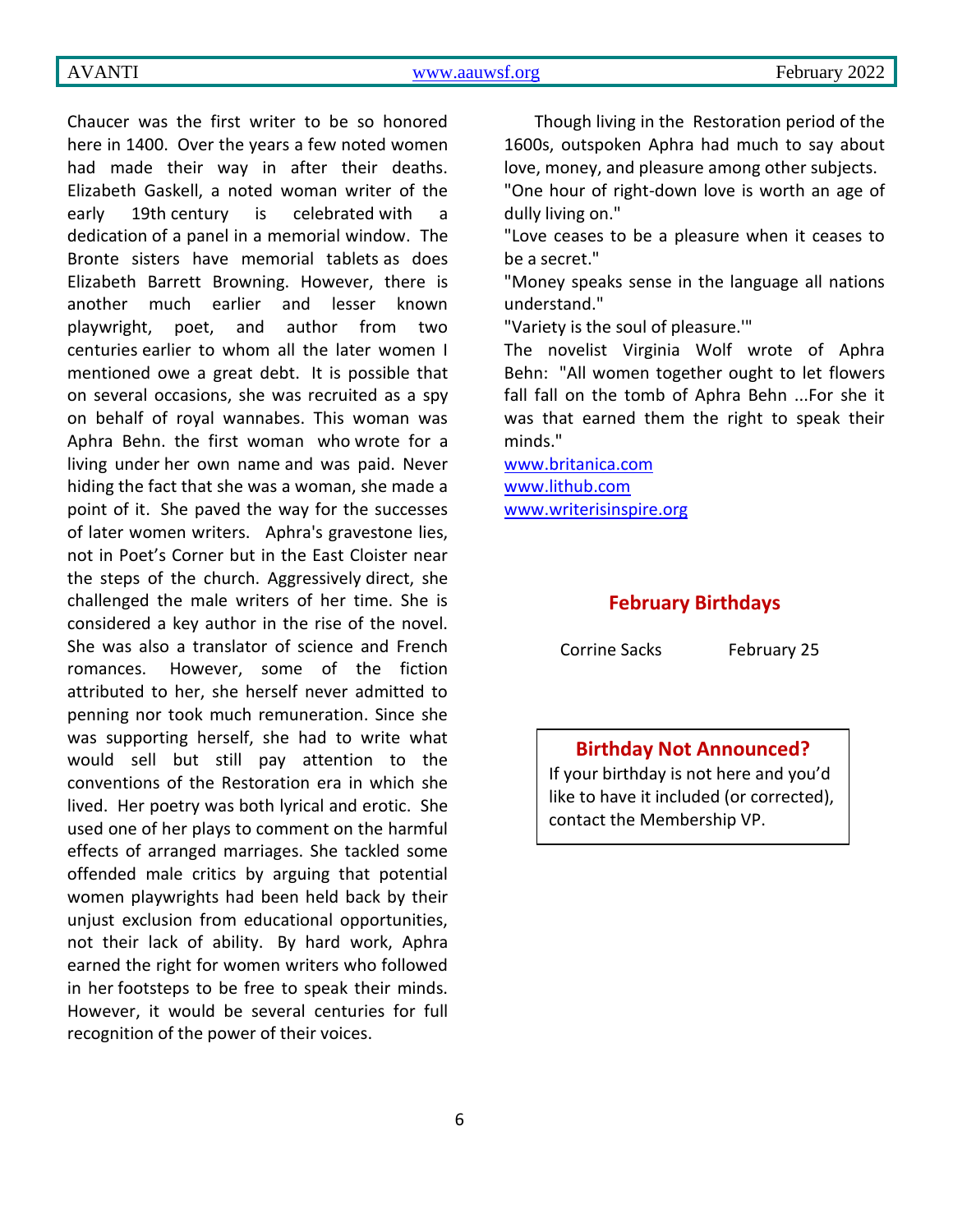AVANTI [www.aauwsf.org](http://www.aauwsf.org/) February 2022

## **AAUWSF Board**

Contact us: **[aauwsfbranch@gmail.co](file:///C:/Users/Corrine/Documents/Avanti/aauwsfbranch@gmail.com) [m](file:///C:/Users/Corrine/Documents/Avanti/aauwsfbranch@gmail.com)**

**Co-Presidents Barbara Spencer Kelly Joseph**

**Treasurer Corrine Sacks**

**Secretary Rosaura Valle** **Membership VP Mary Renner**

**Website Roli Wendorf**

**Public Policy**

**Avanti Editor Corrine Sacks** **Silver Jubilee Fund Chair Mary Suter**

**Voter Information Sheila Bost**

**Tech Trek Elaine Butler**

**Tech Trek Alumnae Group Rosaura Valle**

**Diversity, Equity and Inclusion Coordinator (DEI) Kelly Joseph**

# **February 2022**

| Sun | Mon                              | Tue                      | Wed                                         | Thu                      | Fri                                 | Sat |
|-----|----------------------------------|--------------------------|---------------------------------------------|--------------------------|-------------------------------------|-----|
|     |                                  | $\mathbf{1}$             | 2 TTAG meeting<br>7:00 PM                   | 3                        | $\overline{4}$                      | 5   |
| 6   | 7                                | 8                        | 9 Board<br>Meeting 7PM                      | 10                       | 11                                  | 12  |
| 13  | 14                               | 15                       | 16                                          | 17 Mystery/Adv<br>7:30PM | 18 Afternoon<br>w/ Books<br>1:30 PM | 19  |
| 20  | 21 International<br>Books 7:30PM | 22 AAUW CA<br>Webnar 7PM | 23 DEI Book<br>Discussion 7:30<br><b>PM</b> | 24                       | 25 HBO LFG<br>Documentary<br>7PM    | 26  |
| 27  | 28                               |                          |                                             |                          |                                     |     |
|     |                                  |                          |                                             |                          |                                     |     |

*Don't go around saying the world owes you a living. The world owes you nothing. It was here first.*

7 **Robert J. Burdette**